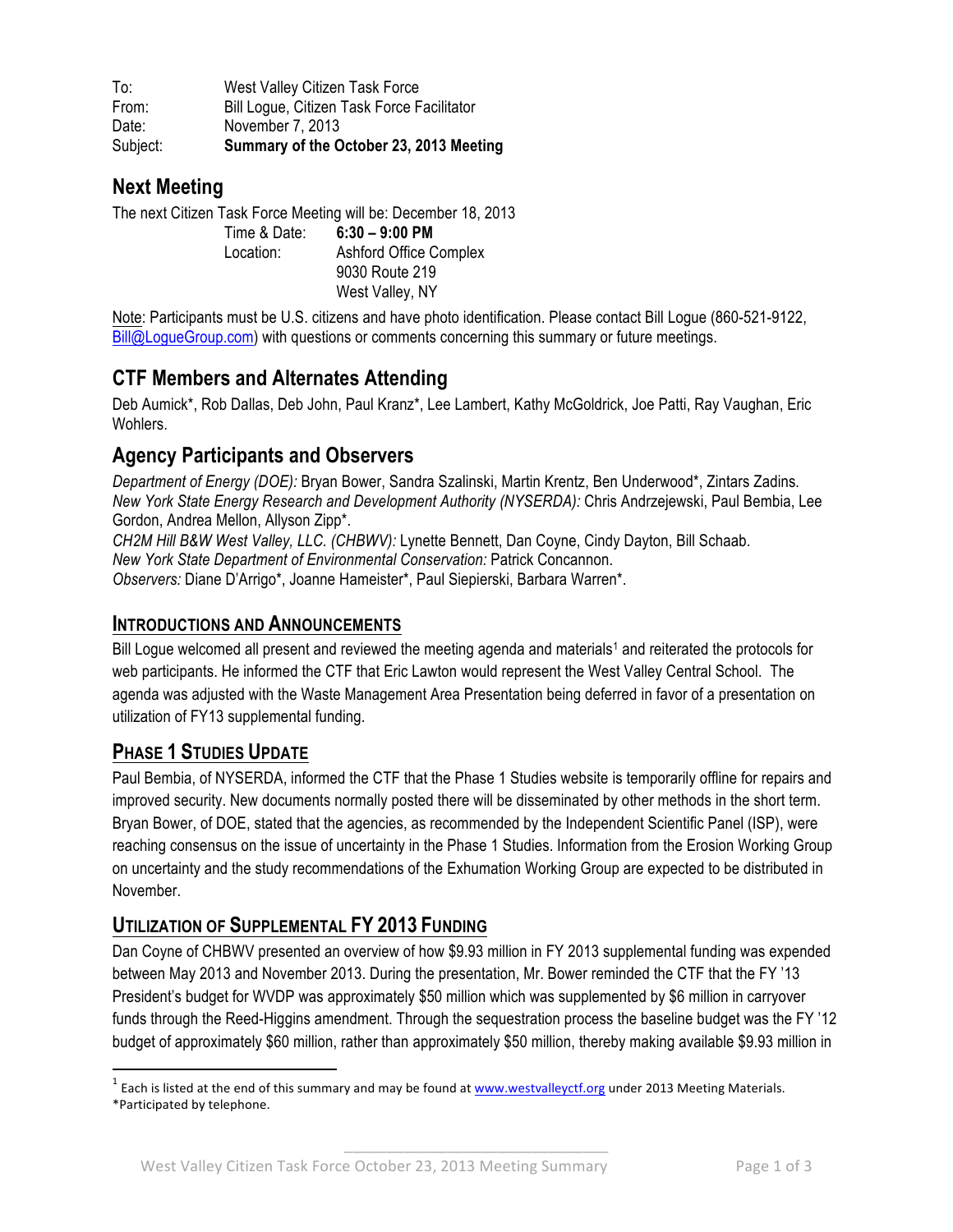supplemental funding.

Mr. Coyne detailed the use of the funds:

- Upgrade on-site potable and industrial water tank: \$250,000. The tanks were insulated and electric heating installed due to removal of steam heat with demolition preparation of the Main Plant Process Building (MPPB).
- Materials purchase for High-Level Waste (HLW) Multi-Purpose Canisters (MPC): \$860,000. Eight stainless steel liners and MPCs will be complete by May 2014.
- MPPB Brokk® remote demolition equipment: \$270,000. The early purchase of small remote demolition equipment, will allow for work in high hazard areas with increased worker safety. The equipment can be adapted for use from a crane. With the equipment work can begin 6 months ahead of schedule.
- New MPPB Ventilation: \$750,000. New skid mounted HEPA filtration systems will allow a move from the aging MPPB system scheduled for deactivation. CHBWV filed an application with EPA for the new system.
- Environmental Lab Replacement and Demolition: \$800,000. With reduced lab needs, the staff was relocated and the lab demolished resulting in a 20% annual energy savings.
- Vit Hill Trailer demolition: \$190,000. The trailers were in poor condition and had mold. New break room facilities will be set up.
- Demolition Truckhoe: \$710,000. Purchase of the demolition truckhoe, used for demolition of facilities including the 01-14 building, will save about \$1 million compared to a five-year lease.
- Low-Level Waste (LLW) Shipping  $$1.275$  million. The shipment of  $\sim$  29,400 ft<sup>3</sup> legacy LLW generated under prior contracts increased the indoor space available for waste storage in Lag Storage Area 4 and processing of TRU waste. Newly generated LLW shipments were accelerated. More than 48% of planned waste shipments are complete.
- Melter Shipment Preparation: \$300,000. Funding was used for package preparation, grout recipe development, grouting and solicitation of shipment proposals. The melter contact dose is 4.5 mRem/hour on the sides and 60 mRem on the top.
- Mixed-LLW Shipment: \$1.465. Shipments were accelerated with  $4.012$  ft<sup>3</sup> shipped in 5 trucks.
- Purchase of Kistner Boxes: \$193,000. This will allow accelerated packaging and shipment of waste, with 48 of 80 drums of Remote Handled Waste removed from the MPPB.
- Newly Generated Waste Shipment: \$744,000. 41,500 ft<sup>3</sup> of newly generated waste shipped for disposal waste management costs will be reduced. The wastes are being packaged so that they will need to be handled only once.
- Electronic Data Management Systems: \$623,000. The aging document management system was replaced reducing the risk of failure.
- HLW Waste Storage Pad Construction: \$1,500,000. The pad site was excavated, backfilled and concrete pouring started. Ninety-four trucks of concrete were delivered on October 22, with two loads rejected as not meeting specifications. In response to questions, Mr. Coyne noted that the contamination found during excavation in one area was primarily in old asphalt debris, was low-level and waste packaged and shipped in 2-3 intermodals. Radiation control stopped excavation, surveyed the area, had it protected from rain, directed the removal of the contamination to background levels before work resumed. The excavation was to native Lavery Till and Weathered Lavery Till and varied from 4 to 15 feet deep. NRC viewed the pad construction. Mr. Coyne showed a time sequence of photos of the work. In response to later questions the agencies estimated that the pad is approximately 30 yards from the NRC-Licensed Disposal Area. A CTF member suggested that, given the proximity, wells be monitored or added to ensure that none of the constituents found in the excavation came from the burial grounds and that, after the analysis, the agencies

\_\_\_\_\_\_\_\_\_\_\_\_\_\_\_\_\_\_\_\_\_\_\_\_\_\_\_\_\_\_\_